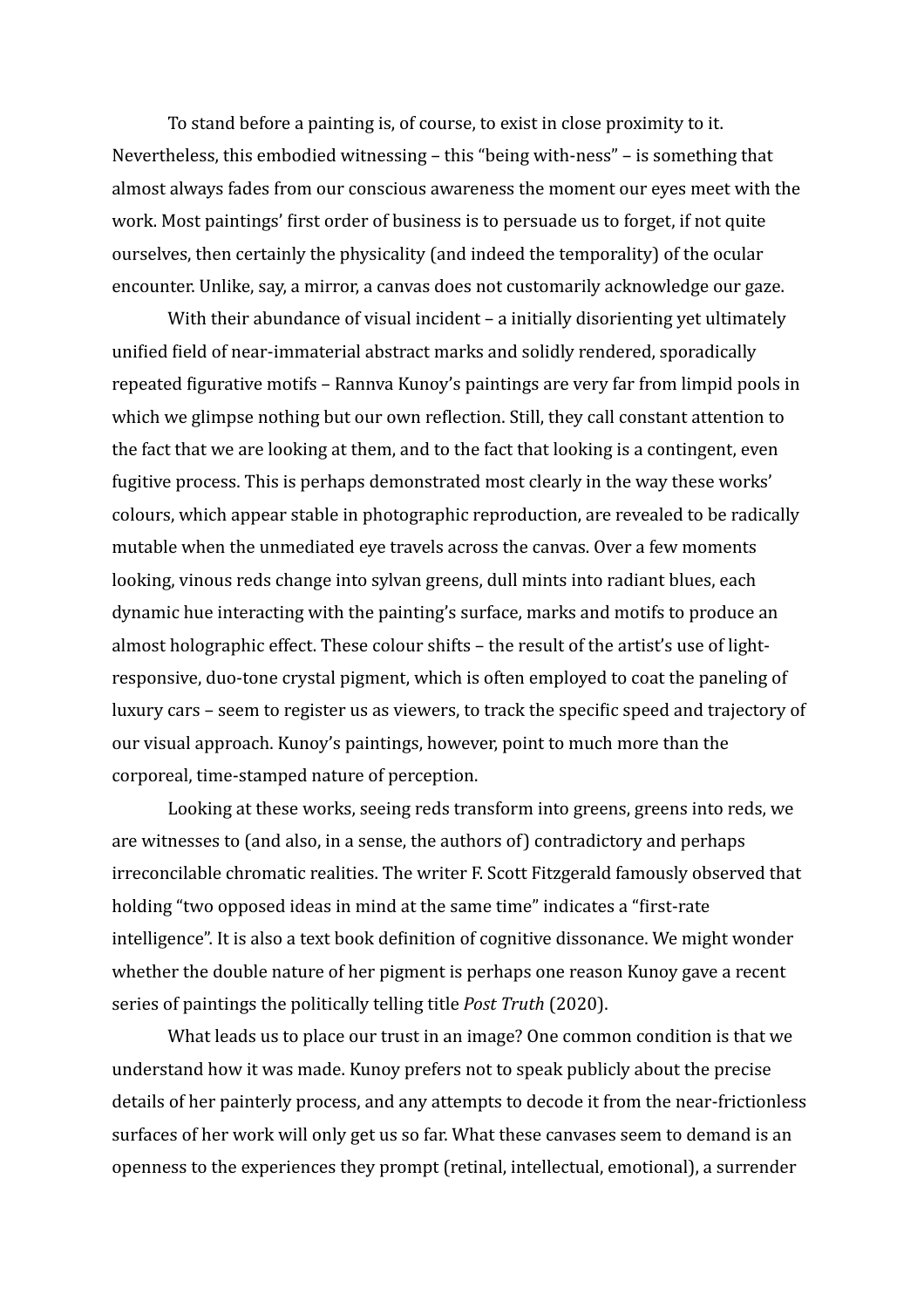to the unknown and the perhaps unknowable. Examining the thin, texture-less marks too intangible to call gestures – that seem to float suspended in Kunoy's pigments, we realise there's no Rosetta Stone that might help us to decipher their meaning. Maybe meaning, at least in any conventional sense of the word, is beside the point, and what they communicate is atmosphere, feeling-tone, their own ineffability.

And yet, Kunoy does provide us with what a first glance appear to be interpretative footholds. On an extrinsic level, there are the titles she has given her new series of paintings: *Yellow* (which seems to be a simple chromatic allusion); *Mano a Mano* (a Spanish phrase that translates literally as "hand to hand", used to indicate a competition or fight between two adversaries); *Five Eyes* (which points to multiple perspectives, and also to a joint global surveillance operation by the US, UK, Canadian, Australian and New Zealand governments) and the aforementioned *Post Truth*. Then there are the stenciled, largely silhouetted images, texts and numbers that appear, and reappear, in the paintings themselves: a neo-classical female portrait bust; a fabric head covering pierced with two narrow eye holes, like a ghost's shroud or executioner's hood; a face that seems, with its poked-out tongue, to belong to the Hindu goddess Kali; what might be the word "Venus", in the script of a well-known brand of women's razor; and grids of numbers between 20 and 29 that perhaps allude to the next few years, or the next few centuries.

What to make of this welter of imagery, with its suggestions of love and death, time and change, (female) divinity and a kind of phantom Pop? Perhaps it's our troubled times, but there's something that feels vaguely apocalyptic about these paintings  $$ looking at them, we might get to thinking of the eerie shadows of incinerated bodies and objects produced by the atomic bombing of Hiroshima in 1945. But if Kunoy's canvases suggest sudden explosions, or (conversely) palimpsests of gradually accreted and almost accidental visual information, then we should note how meticulously controlled they are, something that's underscored by the painted "frame" that runs around the edge of the picture plane.

Back, for a moment, to the idea of "being with-ness". In a contest for human attention between the abstract mark and the legible image or symbol, there is only ever one winner. As Kunoy is well aware, our eves are ineluctably drawn to the elements of her paintings – the faces, the letters, the numbers – for which we have a pre-existing mental model, and she plays on our hierarchical habits of seeing to guide, even